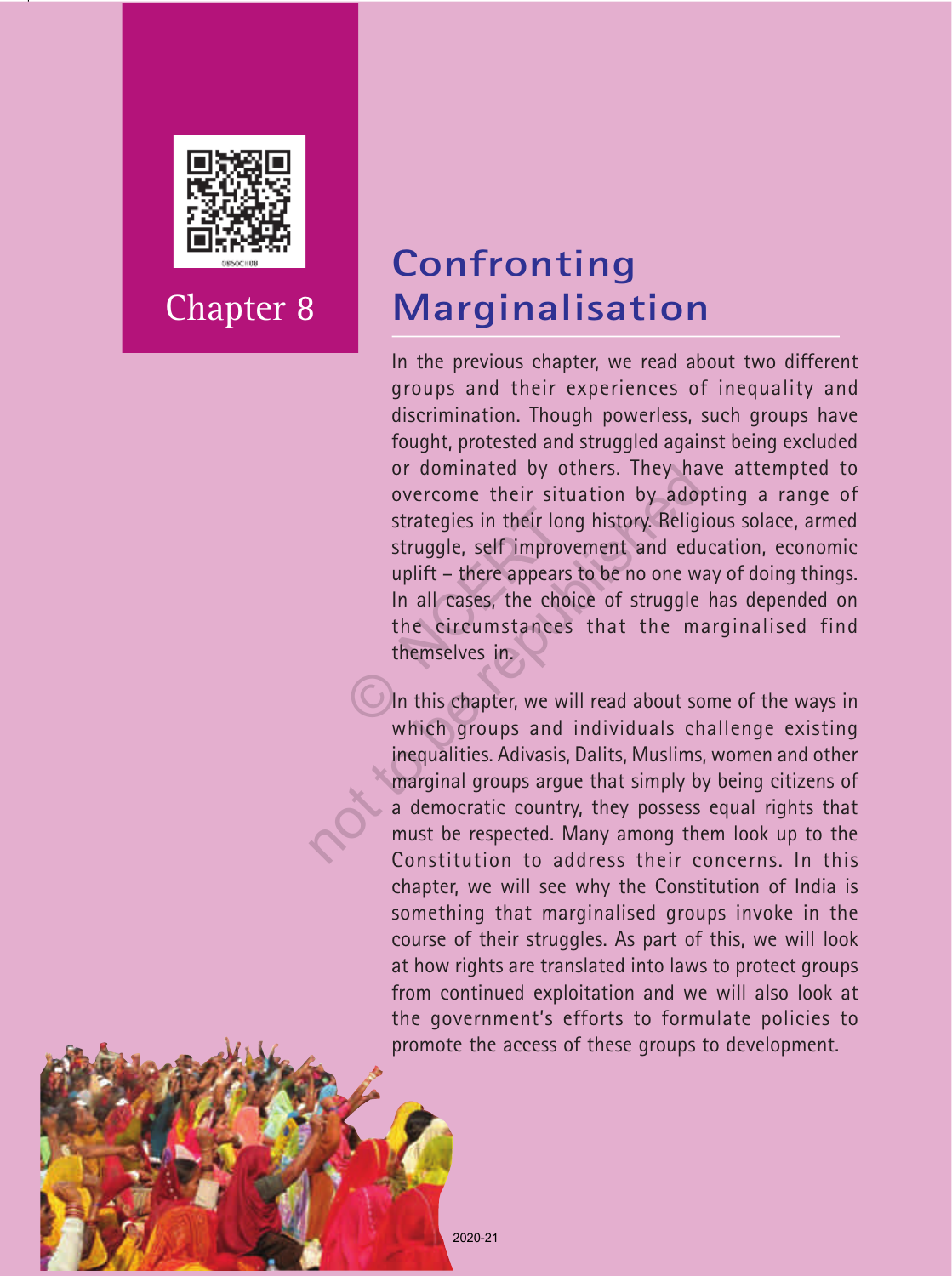### **Invoking Fundamental Rights**

The Constitution, as you have learnt in the first chapter of this book, lays down the principles that make our society and polity democratic. They are defined in and through the list of Fundamental Rights that are an important part of the Constitution. These rights are available to all Indians equally. As far as the marginalised are concerned, they have drawn on these rights in two ways: first, by insisting on their Fundamental Rights, they have forced the government to recognise the injustice done to them. Second, they have insisted that the government enforce these laws. In some instances, the struggles of the marginalised have influenced the government to frame new laws, in keeping with the spirit of the Fundamental Rights. the forced the government to<br>them. Second, they have<br>inforce these laws. In some<br>narginalised have influenced<br>ws, in keeping with the spirit<br>tates that untouchability has<br>neans is that no one can nate concerned, they have drawn<br>signs: first, by insisting on their<br>have forced the government to<br>ne to them. Second, they have<br>nt enforce these laws. In some<br>he marginalised have influenced<br>w laws, in keeping with the spi

Article 17 of the Constitution states that untouchability has been abolished – what this means is that no one can henceforth prevent Dalits from educating themselves, entering temples, using public facilities etc. It also means that it is wrong to practise untouchability and that this practice will not be tolerated by a democratic government. In fact, untouchability is a punishable crime now.

There are other sections in the Constitution that help to strengthen the argument against untouchability  $-$  for example, Article 15 of the Constitution notes that no citizen of India shall be discriminated against on the basis of religion, race, caste, sex or place of birth (you learnt a lot about this in your Class VII textbook in the chapter on Equality). This has been used by Dalits to seek equality where it has been denied to them.

The term Dalit, which means 'broken' is used deliberately and actively by groups to highlight the centuries of discrimination they have experienced within the caste system.

95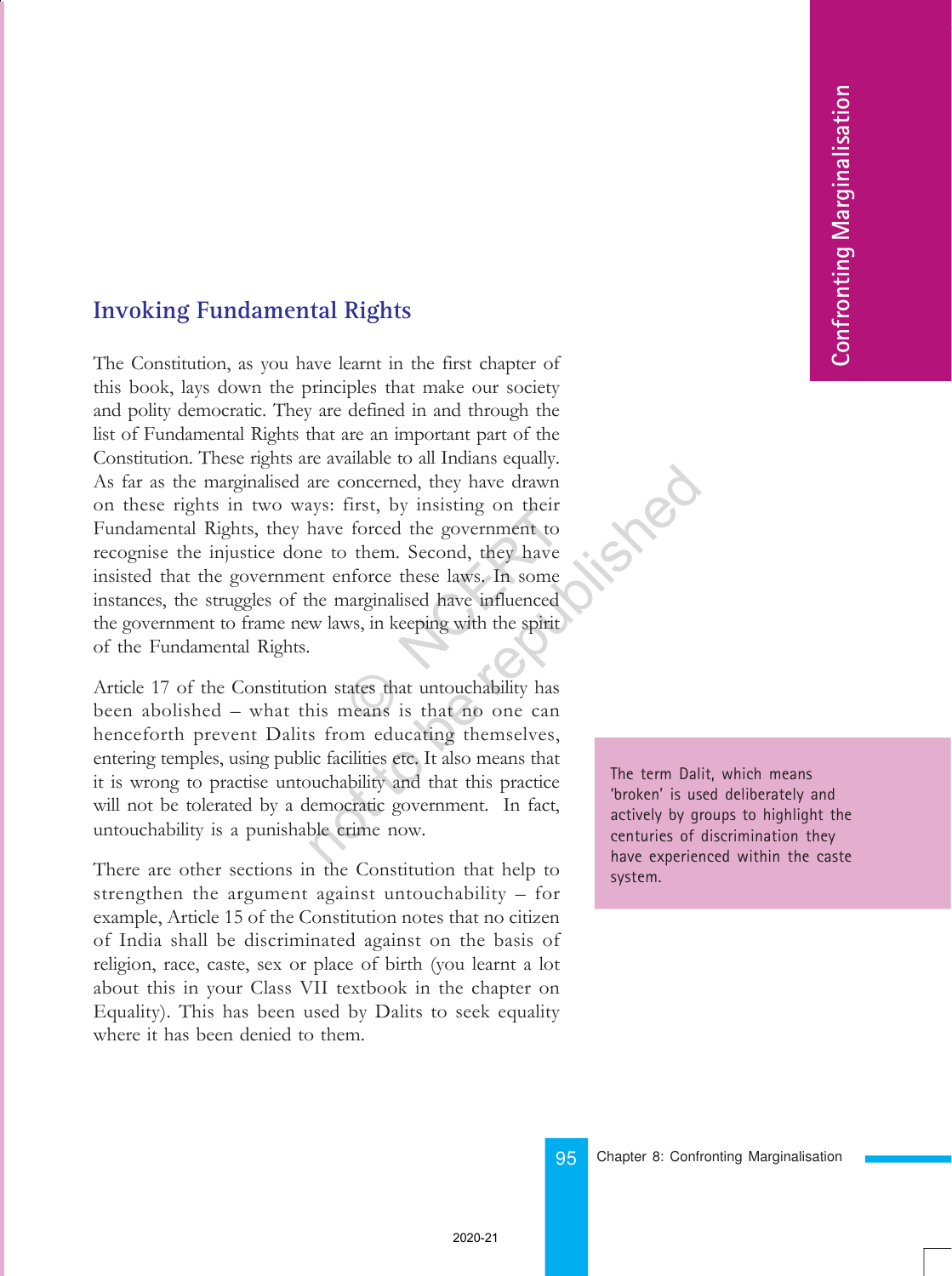The poem below is written by Soyrabai, the wife of the wellknown Bhakti poet Chokhamela from fourteenth century Maharashtra. They belonged to the Mahar caste, which was at that time considered untouchable.

*A body is unclean, they say Only the soul is untainted But the impurity of the body Is born within the body …By which ritual does the body become pure? Not a creature has been born except in a bloody womb. This is the glory of God, Defilement exists within. The body is polluted from within, Be sure of it says the Mahari Chokha*

Quoted in Uma Chakravarti, Gendering Caste: Through a Feminist Lens, Stree, 2003, p. 99

Soyrabai is questioning the idea of purity and arguing that since every human is born in the same manner, there is nothing that makes one body less or more pure than the other. She is possibly also trying to say that pollution, a key tool of the caste system to separate or deny people access to spaces, work, knowledge and dignity, occurs not through the nature of work done, but 'from within'- from your thoughts, values and beliefs.

Therefore, Dalits can 'invoke' or 'draw on' a Fundamental Right (or Rights) in situations where they feel that they have been treated badly by some individual or community, or even by the government. They have drawn the attention of the government of India to the Constitution, demanding that the government abide by it and do justice to them.

Likewise, other minority groups have drawn on the Fundamental Rights section of our Constitution. They have particularly drawn upon the right to freedom of religion and cultural and educational rights. In the case of cultural and educational rights, distinct cultural and religious groups like the Muslims and Parsis have the right to be the guardians of the content of their culture, as well as the right to make decisions on how best this content is to be preserved. Thus, by granting different forms of cultural rights, the Constitution tries to ensure cultural justice to such groups. The Constitution does this so that the culture of these groups is not dominated nor wiped out by the culture of the majority community. preserved. Thus, by gr<br>rights, the Constitution<br>such groups. The Const<br>of these groups is not<br>culture of the majority<br>**Laws for the Mar**<br>As you have read, the

### **Laws for the Marginalised**

As you have read, the government makes laws to protect its citizens. Yet, this is not the only way in which it takes action. There are specific laws and policies for the marginalised in our country. There are policies or schemes that emerge through other means like setting up a committee or by undertaking a survey etc. The government then makes an effort to promote such policies in order to give opportunities to specific groups. sort of the content of their culture<br>to make decisions on how best this<br>preserved. Thus, by granting differen<br>rights, the Constitution tries to ensure<br>such groups. The Constitution does this<br>of these groups is not dominate

#### Promoting Social Justice

As part of their effort to implement the Constitution, both state and central governments create specific schemes for implementation in tribal areas or in areas that have a high Dalit population. For example, the government provides for free or subsidised hostels for students of Dalit and Adivasi communities so that they can avail of education facilities that may not be available in their localities.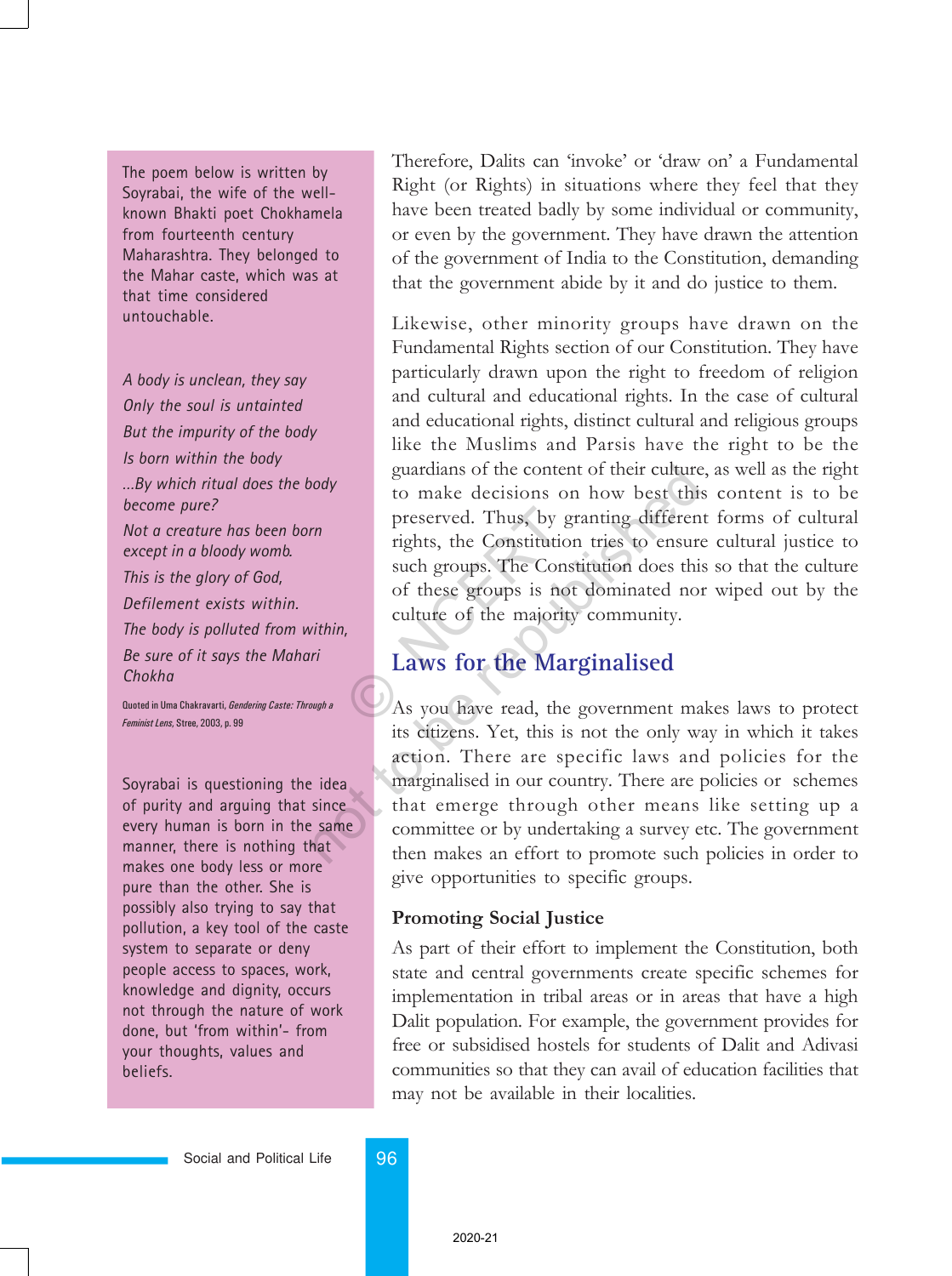In addition to providing certain facilities, the government also operates through laws to ensure that concrete steps are taken to end inequity in the system. One such  $\frac{law}{policy}$  is the reservation policy that today is both significant and highly contentious. The laws which reserve seats in education and government employment for Dalits and Adivasis are based on an important argument- that in a society like ours, where for centuries sections of the population have been denied opportunities to learn and to work in order to develop new skills or vocations, a democratic government needs to step in and assist these sections.

How does the reservation policy work? Governments across India have their own list of Scheduled Castes (or Dalits), Scheduled Tribes and backward and most backward castes. The central government too has its list. Students applying to educational institutions and those applying for posts in government are expected to furnish proof of their caste or tribe status, in the form of caste and tribe certificates. (Many government and educational institutions also ask for candidates to mention their caste/tribe status.) If a particular Dalit caste or a certain tribe is on the government list, then a candidate from that caste or tribe can avail of the benefit of reservation. Its list. Students applying to<br>hose applying for posts in<br>mish proof of their caste or<br>and tribe certificates. (Many<br>institutions also ask for<br>e/tribe status.) If a particular<br>in the government list, then a<br>be can avail of not be related versits (of Dants),<br>
ward and most backward castes.<br>
has its list. Students applying to<br>
nd those applying for posts in<br>
p furnish proof of their caste or<br>
caste and tribe certificates. (Many<br>
onal instituti

For admission to colleges, especially to institutes of professional education, such as medical colleges, governments define a set of 'cut-off' marks. This means that not all Dalit and tribal candidates can qualify for admission, but only those who have done reasonably well and secured marks above the cut-off point. Governments also offer special scholarships for these students. In your Class IX Political Science textbook, you will read more on reservations for the backward classes.

**State one reason why you think reservations play an important role in providing social justice to Dalits and Adivasis?**

| List of schemes                                    | What is this<br>scheme about? | How do you think it will help promote<br>social justice? |
|----------------------------------------------------|-------------------------------|----------------------------------------------------------|
| Scholarships for students                          |                               |                                                          |
| Special police stations                            |                               |                                                          |
| Special schemes for girls<br>in government schools |                               |                                                          |

97 Chapter 8: Confronting Marginalisation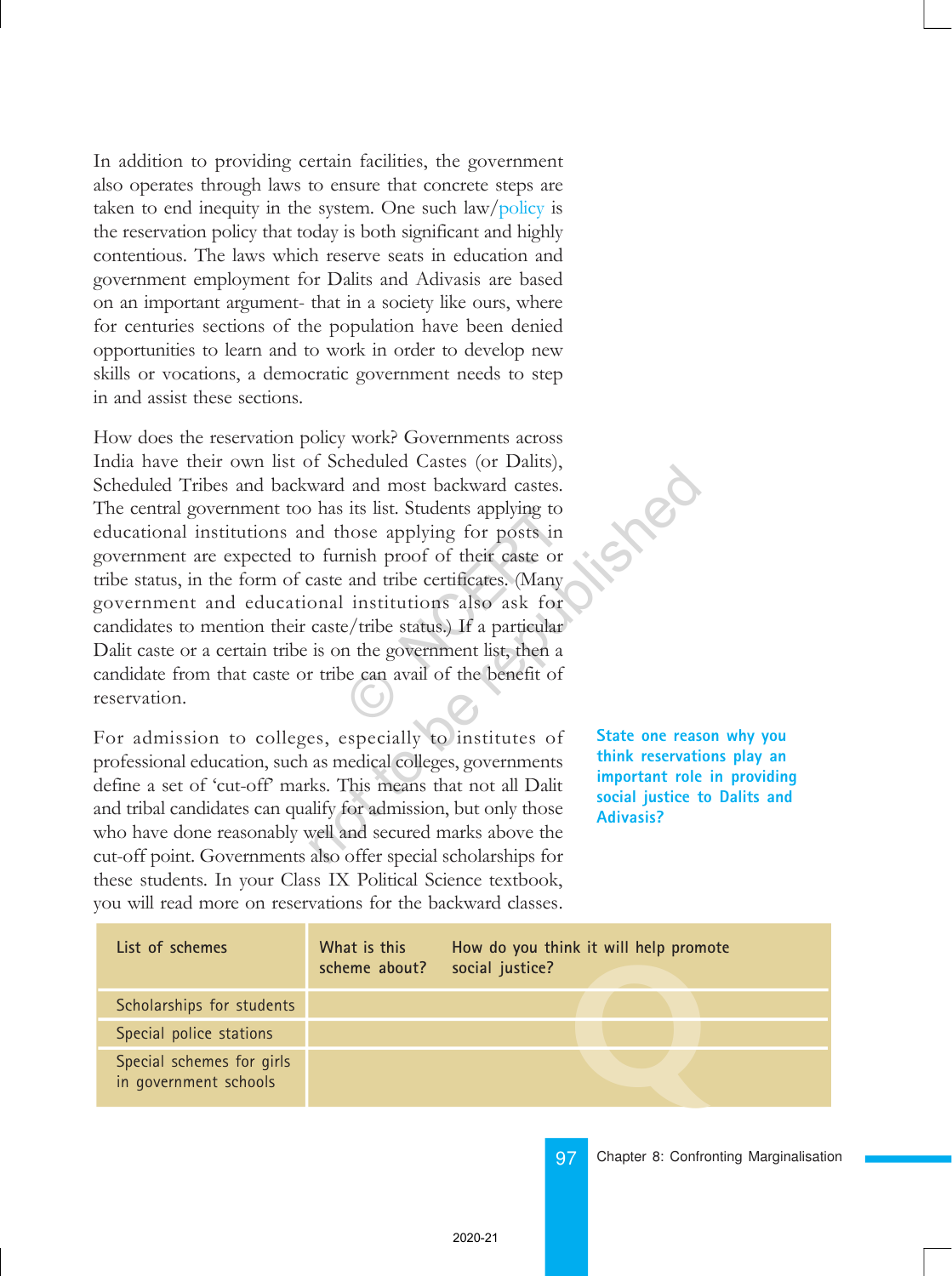

You may have read Kabir's poems in your language textbooks. Kabir was a fifteenth century poet and weaver who also belonged to the Bhakti tradition. Kabir's poetry spoke about his love for the supreme being free of ritual and priests. It also expresses his sharp and pointed criticism of those he saw as powerful. Kabir attacked those who attempted to define individuals on the basis of their religious and caste identities. In his view every person had the ability to reach the highest level of spiritual salvation and deep knowledge within themselves through their own experience. His poetry brings out the powerful idea of the equality of all human beings and their labour. He writes about valuing the work of the ordinary potter, the weaver and the woman carrying the water pot – labour that in his poetry becomes the basis of understanding the entire universe. His direct, courageous challenge inspired many and even today Kabir's poetry is sung and appreciated by Dalits, marginalised groups and those critical of social hierarchies in U.P., Rajasthan, Punjab, Madhya Pradesh, Bengal, Bihar and Gujarat.

## **Protecting the Rights of Dalits and Adivasis**

In addition to policies our country also has specific laws that guard against the discrimination and exploitation of marginalised communities. Let us read the following casestudy, adapted from a real-life account, to understand how Dalits use the protection that laws provide.

The villagers of Jakmalgur are gearing up for a big festival. Once in five years, the local deity is honoured and priests from 20 neighbouring villages come for this five-day event. The ceremony begins with a member of the Dalit community washing the feet of all the priests and then bathing in the water used for this. In Jakmalgur, the person who performed this task belonged to Rathnam's family. His father and grandfather had both performed the same task before him. Though they were never allowed to enter the temple, this ritual was viewed as a great honour bestowed on them on this special occasion. Now it was Rathnam's turn. Rathnam was all of 20 years, studying engineering in a nearby college. He refused to perform the ritual. this task belonged to<br>grandfather had both pe<br>Though they were never<br>ritual was viewed as a g<br>this special occasion. No<br>was all of 20 years, stud<br>He refused to perform<br>He said that he had no increases.<br>
washing the feet of all the priests and<br>
and<br>
water used for this. In Jakmalgur, the per<br>
erhist task belonged to Rathnam's fam<br>
grandfather had both performed the sai<br>
their<br>
Though they were never allowed to

He said that he had no faith in this practice and that his family members were forced to perform this ritual because they were Dalits. Rathnam's refusal angered both the powerful castes in the village and some families from his own community. The powerful castes were shocked that such a young boy had the guts to refuse. They believed that it was Rathnamís education which allowed him to imagine that he could start comparing himself with them.

Those from Rathnam's own caste were fearful of angering the powerful. Many worked on their fields as daily-wage labourers. If the dominant castes decided to not call them, then what would they earn? How would they survive? They also declared that the wrath of the local deity would strike them if they refused to give in. Rathnam argued that given that not a single Dalit had ever entered the temple, how could the deity be angry with them?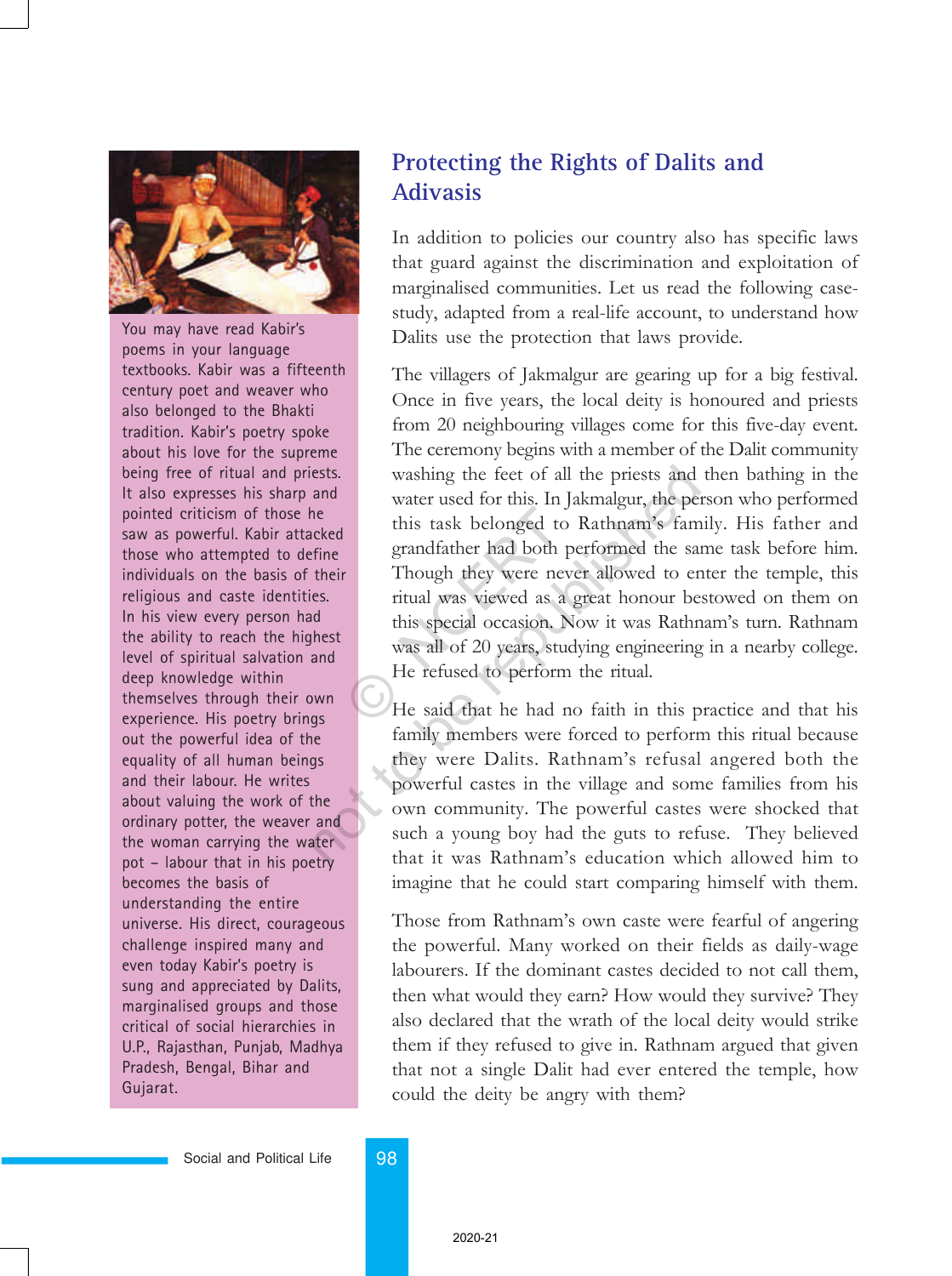The powerful castes decided to teach Rathnam a lesson. His community was ordered to ostracise him and his family, and everyone was told that no one should speak or do any work for them or with them. One night some men entered their part of the village and set his hut on fire. He managed to escape with his mother. Rathnam, then went to file a case in the local police station under the Scheduled Castes and the Scheduled Tribes (Prevention of Atrocities) Act, 1989. Other Dalit families still did not come out in his support as they were scared that a similar fate might await them if they spoke out. The case was picked up by the local media that led to many journalists visiting the village. Rathnam was written about as a symbol of Dalit action. The ritual was called off, but his family was forced to move out as they continued to be ostracised by the powerful castes in the village.

#### The Scheduled Castes and the Scheduled Tribes (Prevention of Atrocities) Act, 1989

Rathnam sought the support of law, filing his complaint under the above Act to protest against the domination and violence of the powerful castes in his village. 1 the Scheduled Tribes<br>t, 1989<br>of law, filing his complaint<br>against the domination and<br>in his village.<br>response to demands made

This Act was framed in 1989 in response to demands made by Dalits and others that the government must take seriously the ill treatment and humiliation Dalits and tribal groups face in an everyday sense. While such treatment had persisted for a long time, it had acquired a violent character in the late 1970s and 1980s. During this period, in parts of southern India, a number of assertive Dalit groups came into being and asserted their rights – they refused to perform their so-called caste duties and insisted on being treated equally; like Rathnam they refused to follow practices located in the humiliation and exploitation of Dalits. This resulted in the more powerful castes unleashing violence against them. In order to indicate to the government that untouchability was still being practised and in the most hideous manner, Dalit groups demanded new laws that would list the various sorts of violence against dalits and prescribe stringent punishment for those who indulge in them. It his family was forced to move<br>
ostracised by the powerful castes<br> **and the Scheduled Tribes**<br> **and the Scheduled Tribes**<br> **and the Scheduled Tribes**<br> **and the Scheduled Tribes**<br>
of the strate of the strategy<br>
of the dom

**In your opinion does the force put on Rathnam to perform this ritual violate his Fundamental Rights?**

**Why do you think the Dalit families were afraid of angering the powerful castes?**

99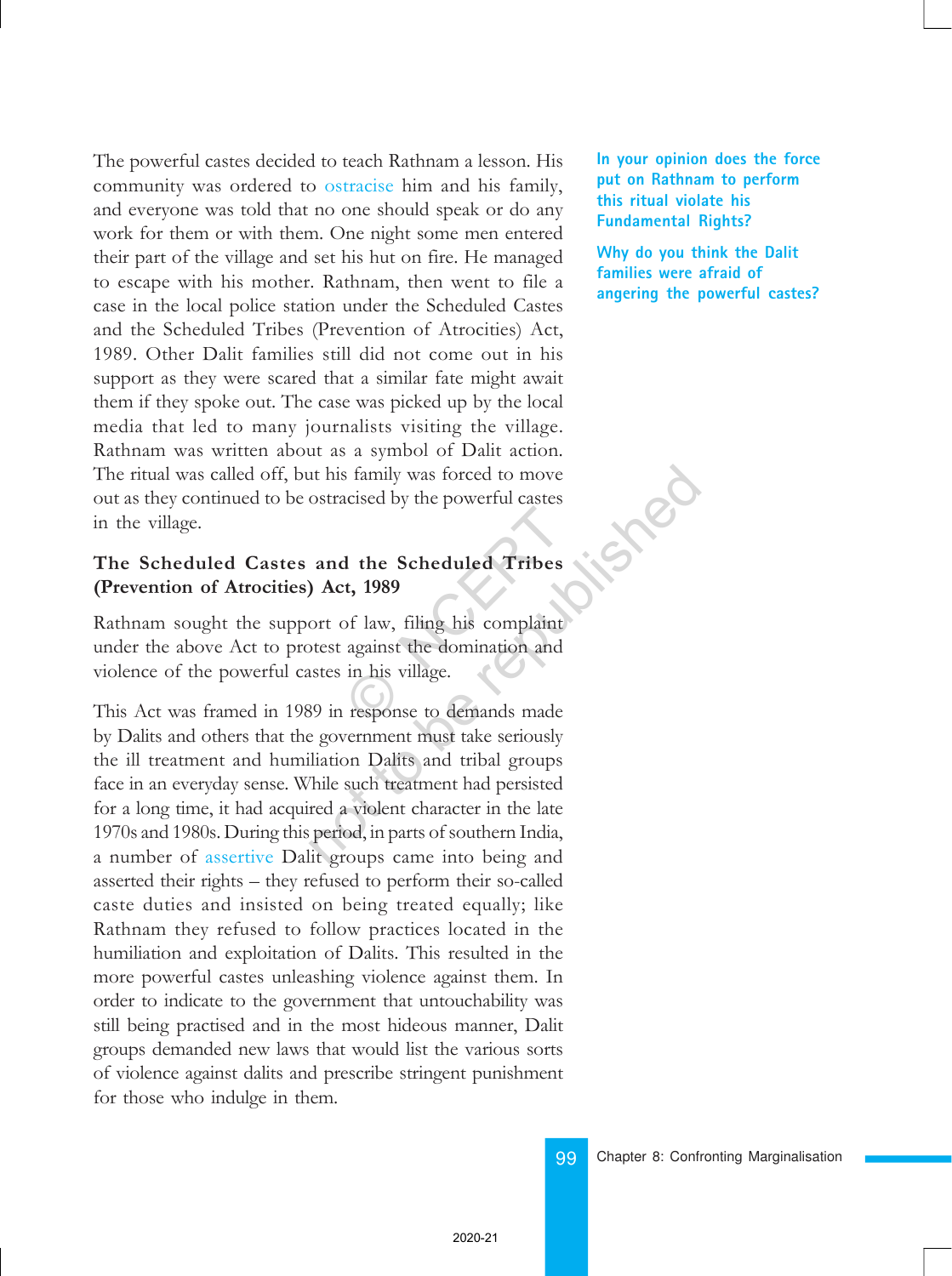#### *Pandit, Look in your heart for knowledge*

*Tell me where untouchability Came from, since you believe in it. Mix red juice, white juice and air A body bakes in a body … We eat by touching, we wash by touching, from a touch the world was born. So who's untouched, asks Kabir? Only she Who is free from delusion*

In this poem, Kabir is challenging the priest by directly questioning at him about where untouchability came from. He asks the priest to look for knowledge in his heart and not in the scriptures. Kabir goes on to describe how every human body is made of blood and air and has spent nine months in the mother's womb. And that everything in the world is created by touching something whether it be a pot, a human being or a painting.

He takes the word untouchable and gives it a very different meaning. He claims that untouchability is the highest state of knowledge: it means not be touched by narrow limiting ideas. Therefore, Kabir finally turns the idea of untouchability on its head- from the lowest to the highest state that a human being can achieve!

Likewise, throughout the 1970s and 1980s Adivasi people successfully organised themselves and demanded equal rights and for their land and resources to be returned to them. They too had to face the anger of powerful social groups and were subject to a great deal of violence.

This is why this Act contains a very long list of crimes, some of which are too horrible even to contemplate. The Act does not only describe terrible crimes, but also lets people know what dreadful deeds human beings are capable of. In this sense, laws such as these seek to both punish as well as influence the way we think and act.

The Act distinguishes several levels of crimes. Firstly, it lists modes of humiliation that are both physically horrific and morally reprehensible and seeks to punish those who (i) force a member of a Scheduled Caste or a Scheduled Tribe to drink or eat any inedible or obnoxious substance;  $\ldots$  (iii) forcibly removes clothes from the person of a member of a Scheduled Caste or a Scheduled Tribe or parades him or her naked or with painted face or body or commits any similar act which is derogatory to human dignity... and morally reprenens<br>
(i) force a member of a S<br>
to drink or eat any inedi<br>
forcibly removes clothes<br>
Scheduled Caste or a S<br>
her naked or with pair<br>
similar act which is der<br>
e<br>
Secondly, it lists *action*<br>
of their meag The First changements of certain terms of lists *modes of humiliation* that are both and morally reprehensible and seeks to (i) force a member of a Scheduled Caste to drink or eat any inedible or obnoxious forcibly removes

Secondly, it lists actions that dispossess Dalits and Adivasis of their meagre resources or which force them into performing slave labour. Thus, the Act sets out to punish anyone who (iv) wrongfully occupies or cultivates any land owned by, or allotted to, ... a member of a Scheduled Caste or a Scheduled Tribe or gets the land allotted to him transferred;

At another level, the Act recognizes that *crimes against* Dalit and tribal women are of a specific kind and, therefore, seeks to penalise anyone who (xi) assaults or uses force on any woman belonging to a Scheduled Caste or a Scheduled Tribe with intent to dishonour her ...

#### **Can you list two different provisions in the 1989 Act?**

**Look up the glossary and write in your own words what you understand by the term 'morally reprehensible'.**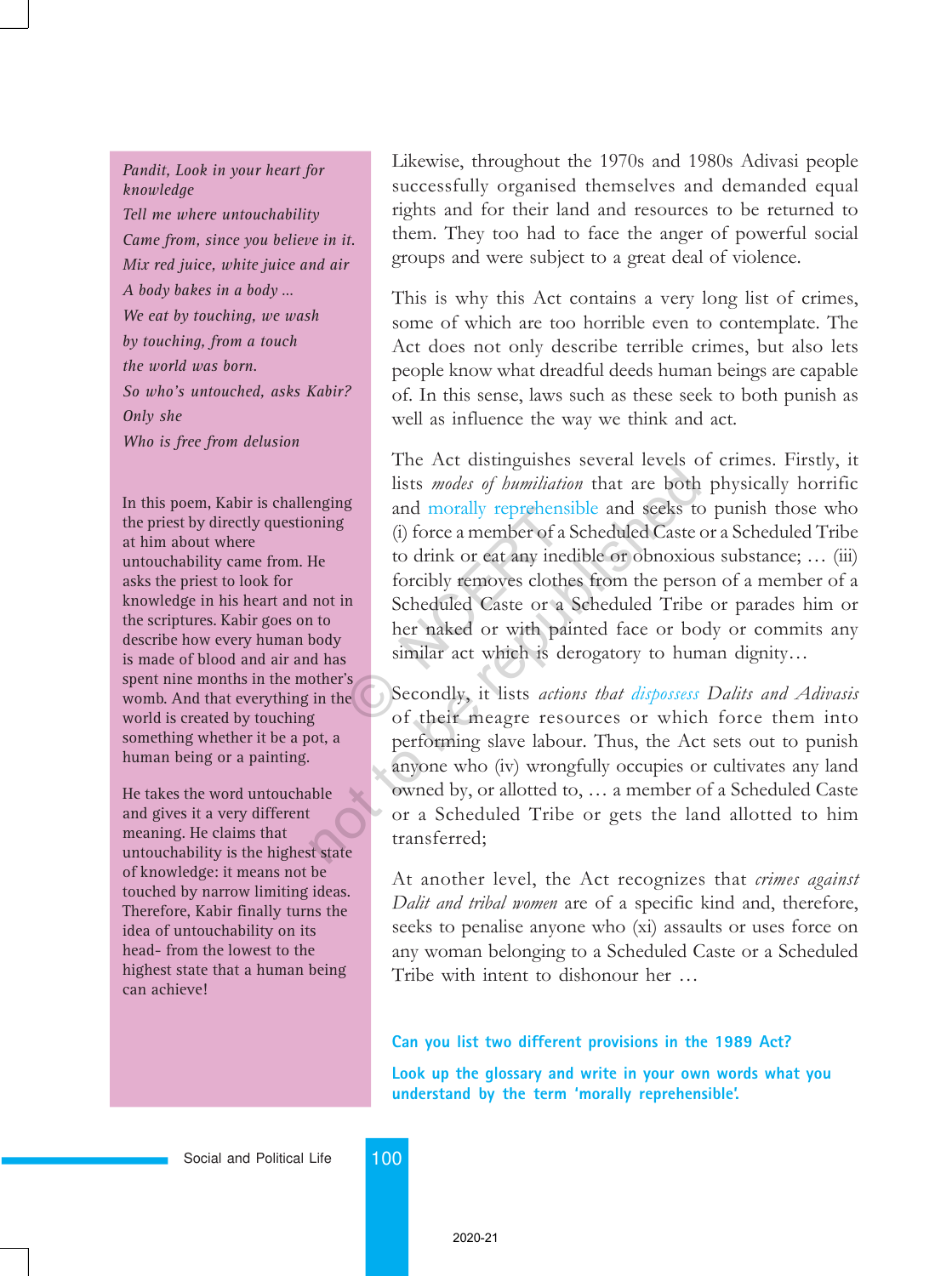#### **The Scourge of Manual Scavenging**

Manual scavenging refers to the practice of removing human and animal waste/excreta using brooms, tin plates and baskets from dry latrines and carrying it on the head to disposal grounds some distance away. A manual scavenger is the person who does the job of carrying this filth. This job is mainly done by Dalit women and young girls. According to the Andhra Pradesh-based Safai Karamchari Andolan, an organisation working with manual scavengers, there are one lakh persons from Dalit communities who continue to be employed in this job in this country and who work in 26 lakh private and community dry latrines managed by municipalities.

Manual scavengers are exposed to subhuman conditions of work and face serious health hazards. They are constantly exposed to infections that affect their eyes, skin, respiratory and gastro-intestinal systems. They get very low wages for the work they perform. Those working in urban municipalities earn  $\bar{\tau}$  200 per day and those working privately are paid much less.

As you have read earlier in this book, the practice of untouchability has been abolished by the Indian Constitution. However, manual scavengers in different parts of the country, the Bhangis in Gujarat, Pakhis in Andhra Pradesh and the Sikkaliars in Tamil Nadu, continue to be considered untouchable. They often live in separate settlements on the outskirts of the village and are denied access to the temple, public water facilities etc. by get very low wages for the<br>g in urban municipalities<br>change privately are paid much<br>cook, the practice of<br>d by the Indian Constitution.<br>ifferent parts of the country,<br>Andhra Pradesh and the<br>et to be considered<br>eparate s not a manual scavenger<br>
Frect their eyes, skin, respiratory<br>
Iffect their eyes, skin, respiratory<br>
Iffect their eyes, skin, respiratory<br>
In the obvious of the country,<br>
his book, the practice of<br>
lished by the Indian Const

In 1993, the government passed the Employment of Manual Scavengers and Construction of Dry Latrines (Prohibition) Act. This law prohibits the employment of manual scavengers as well as the construction of dry latrines. In 2003, the Safai Karamchari Andolan and 13 other organisations and individuals, including seven scavengers, filed a PIL in the Supreme Court. The petitioners complained that manual scavenging still existed and it continued in government undertakings like the railways. The petitioners sought enforcement of their Fundamental Rights. The court observed that the number of manual scavengers in India had increased since the 1993 law. It directed every department/ministry of the union government and state governments to verify the facts within six months. If manual scavenging was found to exist, then the government department has to actively take up a time-bound programme for their liberation and rehabilitation. The Prohibition of Employment as Manual Scavengers and their Rehabilitation Act came into force on 6 December 2013.



A manual scavenger at work



Members of the Safai Karamchari Andolan demolishing a dry latrine.

#### **What do you understand by manual scavenging?**

**Re-read the list of Fundamental Rights provided on page 14 and list two rights that this practice violates?**

**Why did the Safai Karamchari Andolan file a PIL in 2003? What did they complain about in their petition?**

**What did the Supreme Court do on hearing their case in 2005?**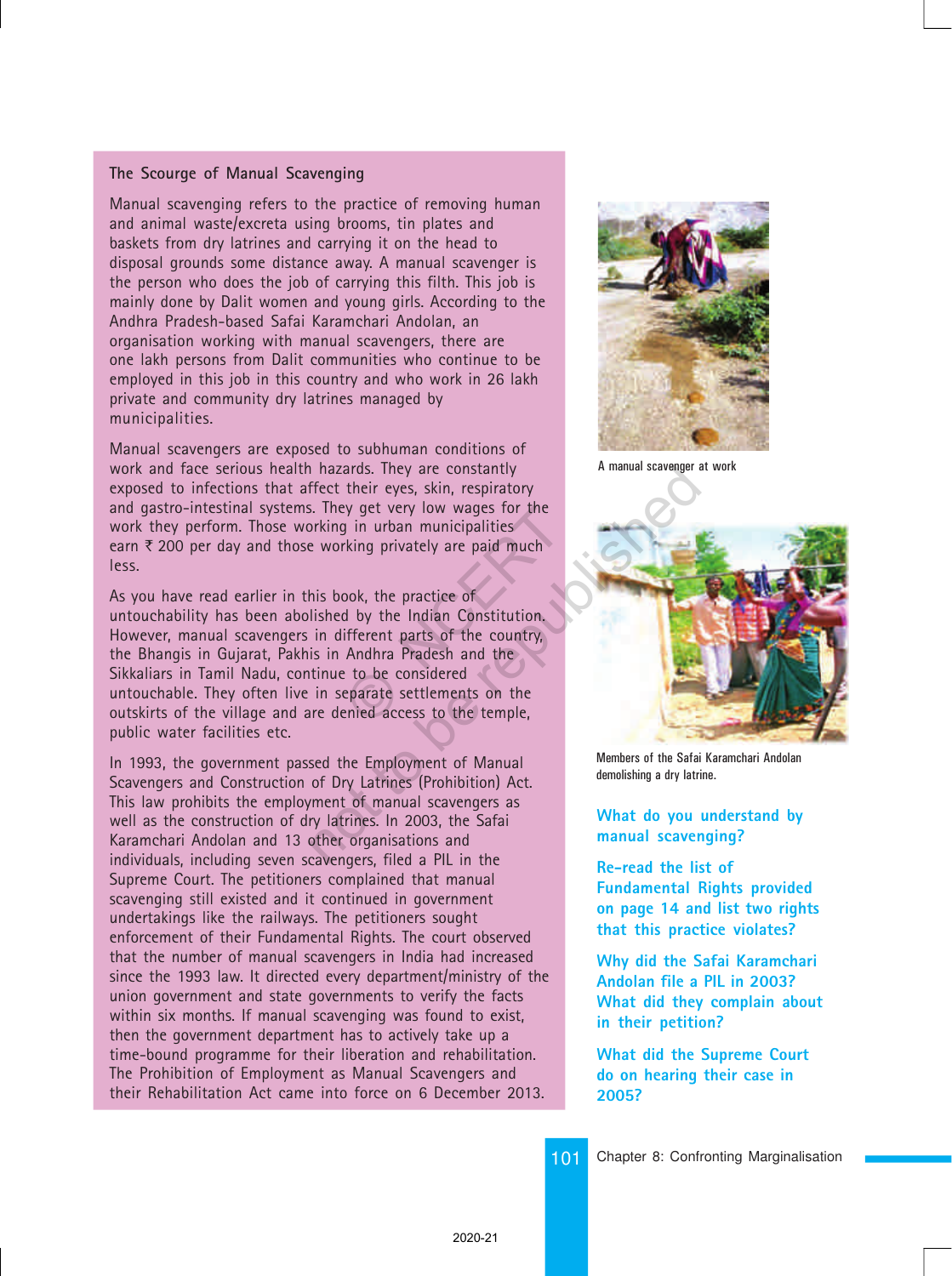

The central government passed the Scheduled Tribes and Other Traditional Forest Dwellers (Recognition of Forest Rights) Act, 2006. The introduction to the final Act states that this Act is meant to undo the historical injustices meted out to forest dwelling populations in not recognising their rights to land and resources. This Act recognises their right to homestead, cultivable and grazing land and to non-timber forest produce. The Act also points out that the rights of forest dwellers includes conservation of forests and bio-diversity.

# **Adivasi Demands and the 1989 Act**

The 1989 Act is important for another reason  $-$  Adivasi activists refer to it to defend their right to occupy land that was traditionally theirs. As you read in the previous chapter Adivasis are often unwilling to move from their land and are forcibly displaced. Activists have asked that those who have forcibly encroached upon tribal lands should be punished under this law. They have also pointed to the fact that this Act merely confirms what has already been promised to tribal people in the Constitution  $-$  that land belonging to tribal people cannot be sold to or bought by non-tribal people. In cases where this has happened, the Constitution guarantees the right of tribal people to re-possess their land.

C.K. Janu, an Adivasi activist, has also pointed out that one of the violators of Constitutional rights guaranteed to tribal people are governments in the various states of  $India - for it$ is they who allow non-tribal encroachers in the form of timber merchants, paper mills etc, to exploit tribal land, and to forcibly evict tribal people from their traditional forests in the process of declaring forests as reserved or as sanctuaries. She has also noted that in cases where tribals have already been evicted and cannot go back to their lands, they must be compensated. That is, the government must draw up plans and policies for them to live and work elsewhere. After all, governments spend large sums of money on building industrial or other projects on lands taken from tribals  $-$  so why should they be reluctant to spend even very modest amounts on rehabilitating the displaced? C.K. Janu, an Adivasi according to the violators of Consequence is they who allow non timber merchants, paper to forcibly evict tribal point in the process of declaring She has also noted that been evicted and cannot compe re-possess their land.<br>
C.K. Janu, an Adivasi activist, has also p<br>
of the violators of Constitutional rights<br>
pellers<br>
people are governments in the various st<br>
at this<br>
stitus is they who allow non-tribal encroach<br>
timbe

# **Conclusion**

As we can see, the existence of a right or a law or even a policy on paper does not mean that it exists in reality. People have had to constantly work on or make efforts to translate these into principles that guide the actions of their fellow citizens or even their leaders. The desire for equality, dignity and respect is not new. It has existed in different forms throughout our history as you have seen in this chapter. Similarly, even in a democratic society, similar processes of struggle, writing, negotiation and organising need to continue.